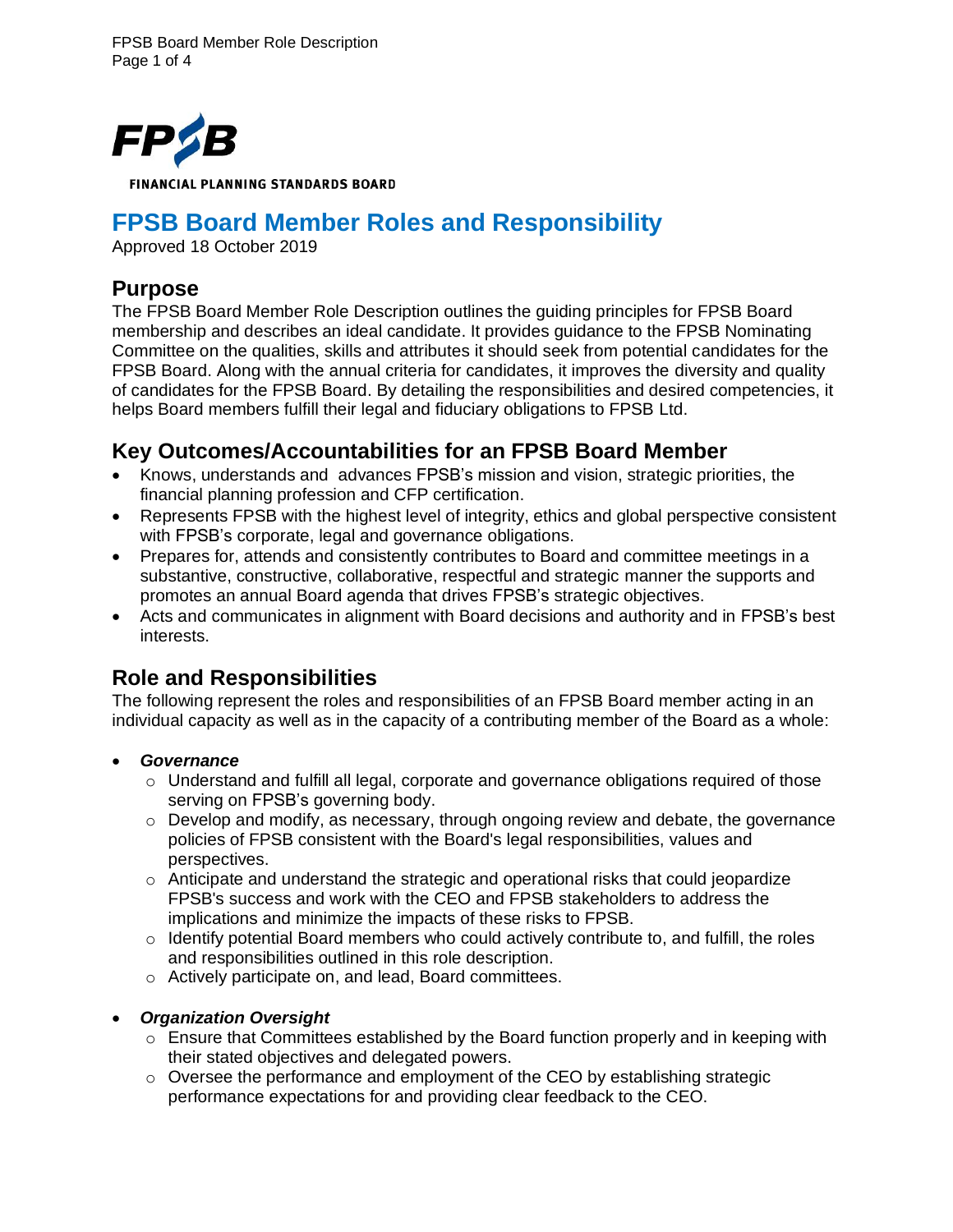$\circ$  Allow the CEO to manage internal operations and appropriately delegate authority to the CEO consistent with Board policies.

#### • *Strategy Development*

- o Understand current and potential issues across global business, political and financial services sectors that could impact FPSB; help FPSB to effectively address such issues.
- $\circ$  Work collaboratively with the CEO and FPSB stakeholders to develop and revise FPSB's strategic plan to ensure the organization's ongoing relevance and effectiveness.
- o Bring strategic, visionary, innovative and practical ideas forward for Board discussion to support FPSB's growth and impact as well as its mission, vision, the financial planning profession and CFP certification.
- $\circ$  Understand the nuances and implications of working in a culturally and geographically diverse environment.
- $\circ$  Understand FPSB's corporate structure, Articles and Bylaws and their impact on FPSB's strategic decision-making.

#### • *Board Participation*

- o Come prepared to all conference calls and meetings, having considered in advance the implications of proposed actions and decisions.
- $\circ$  Engage actively in discussions and contribute substantive insights and considerations to meaningfully assess FPSB's actions and positions.
- $\circ$  Continually be aware of and disclose potential or actual conflicts of interest, and abstain from voting on these matters, as appropriate.

#### • *Ambassador and Advocate*

- $\circ$  Support, and represent with a unified voice, Board positions and decisions, in keeping with governance policies.
- $\circ$  Identify opportunities and engage stakeholders to support the CEO in developing a global financial planning profession, in consultation with the CEO and following agreed upon FPSB policies for stakeholder outreach.
- $\circ$  Advocate on behalf of the FPSB network as a whole with a broad cross-cultural perspective, regardless of personal opinion.
- o Promote, and get others to support, FPSB and its goals, and defend the organization, even in the face of adversity.
- o Keep the CEO and/or Board Chairperson informed of meaningful Affiliate/stakeholder sentiment.

### • *CEO Resource*

- o Serve as a resource to the CEO, providing prompt, substantive feedback and support.
- $\circ$  Contribute insights and ideas based on real world practical experience to facilitate the growth and financial strength of FPSB.

### • *Other*

- o Manage expenses responsibly in keeping with governance policies; complete expense reports accurately and submit them for reimbursement in a timely manner.
- $\circ$  Use good judgment and comply with all legal and fiduciary responsibilities when executing duties.

## **Competencies**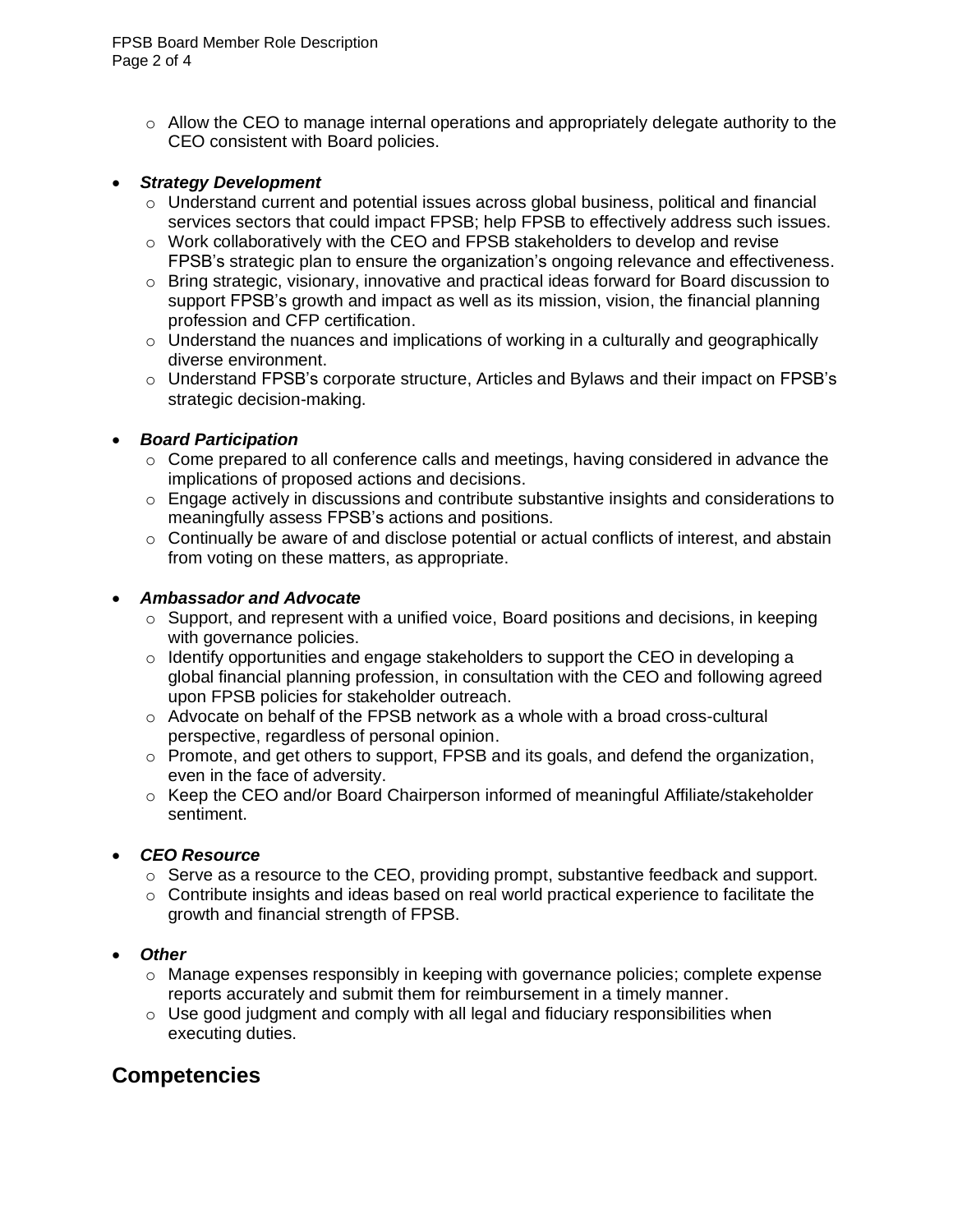A successful member of FPSB's Board of Directors will demonstrate the following qualifications and competencies at all times:

#### • *Global Perspective and Insight*

- o Understands the nuances and differences of cultures, trends and approaches to business around the globe and the implications these have on growing a business and furthering financial planning as a global profession.
- $\circ$  Independently considers the nuances and implications of all sides of an issue from both an organizational and global perspective.
- $\circ$  While drawing on personal experience and territory knowledge, rises above personal and territorial biases to make globally-focused decisions that are for the benefit and advancement of FPSB and its stakeholders as a whole.

### • *Strategic and Future Oriented*

- o Keeps informed about current issues, initiatives and events related to global business, financial planning, regulation and other areas as needed.
- o Analyzes strategic opportunities in relation to FPSB's mission and strategic objectives.
- $\circ$  Identifies and anticipates future trends, events and directions (e.g., cultural, political, regulatory, economic, etc.) that might impact FPSB.
- o Initiates and embraces innovative ideas.
- o Thinks strategically and keeps a "big picture" perspective.

### • *Diligence and Personal Accountability*

- $\circ$  Takes initiative to understand and engage in furthering FPSB's mission and vision at a strategic level.
- $\circ$  Is fully prepared and contributes actively, efficiently and effectively when participating in any activities on behalf of FPSB.
- o Follows through on agreed upon commitments and meets deadlines.
- o Actively engages in continuous learning, including development as a Board member.

### • *Courage and Resilience*

- $\circ$  Speaks up, makes substantive contributions to group discussions and says what needs to be said.
- $\circ$  Is flexible and willingly adapts in response to evolving information and circumstances.
- o Has stamina to readily adjust to time zone changes, global travel and days that span work and social hours while conducting business.
- $\circ$  Stands behind Board decisions, regardless of personal opinion or territorial preferences.

### • *Network Building and Influencing Others*

- $\circ$  Actively engages a broad network of contacts to facilitate achieving FPSB's objectives.
- $\circ$  Develops rapport and engenders trust with FPSB's stakeholder community.
- $\circ$  Understands and reads the nuances of situations and moves beyond misunderstandings or trivial differences for the greater good.
- o Confidently takes public positions that align with Board decisions; looks for opportunities to positively influence others to the benefit of FPSB.
- $\circ$  Is passionate about financial planning and the mission of FPSB, and is able to share that passion in a professional manner when interacting with others.

### • *Problem Solving in the Face of Complexity*

o Synthesizes information efficiently and focuses on key strategic issues.